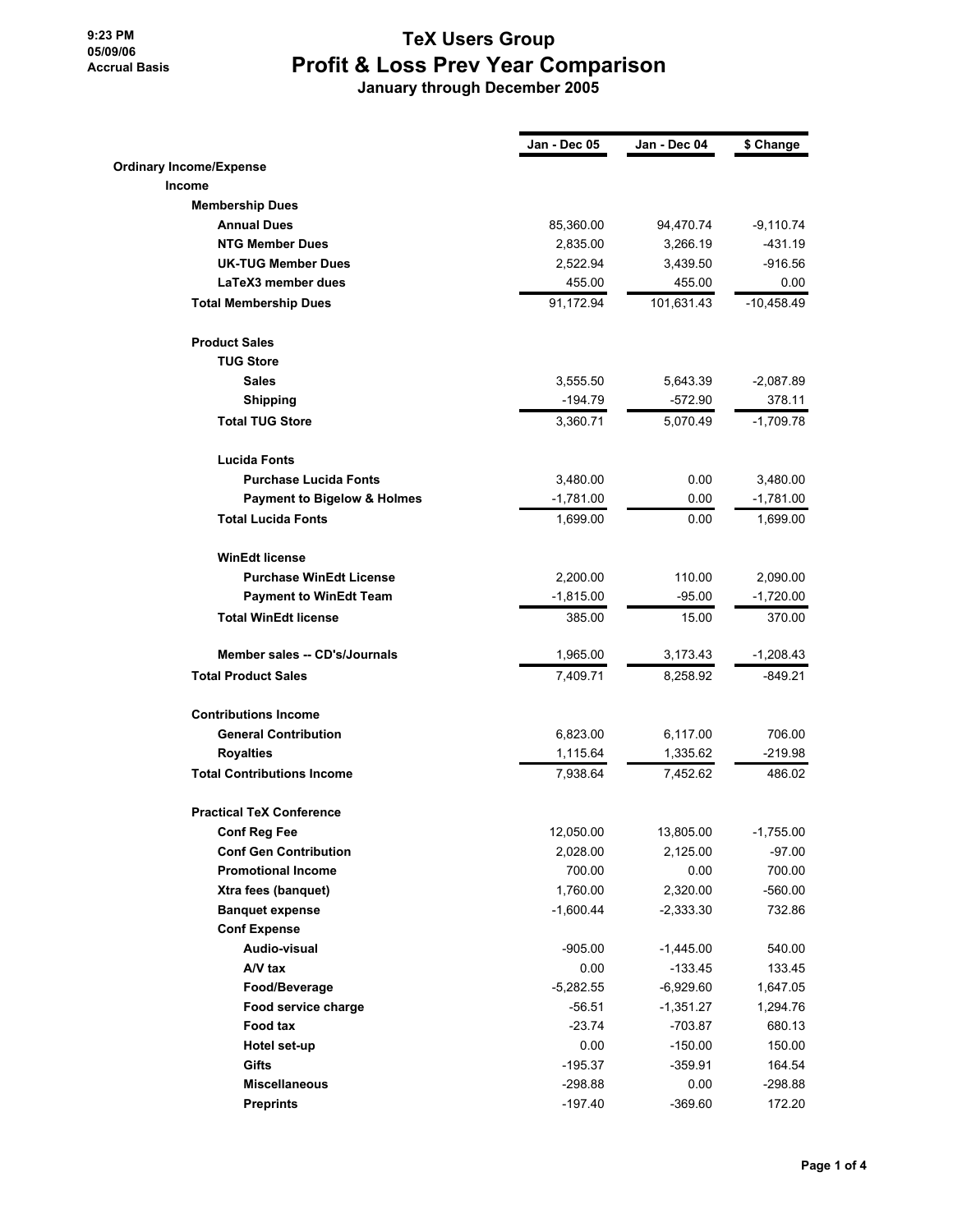# **TeX Users Group Profit & Loss Prev Year Comparison**

 **January through December 2005**

|                                       | Jan - Dec 05 | Jan - Dec 04 | \$ Change   |
|---------------------------------------|--------------|--------------|-------------|
| <b>Promotion</b>                      | -267.18      | -451.01      | 183.83      |
| Room rental                           | $-2,375.00$  | $-1,800.00$  | -575.00     |
| Room rental tax                       | 0.00         | -255.00      | 255.00      |
| <b>Site visit</b>                     | $-522.39$    | 0.00         | $-522.39$   |
| Other overhead expense                | -498.80      | 0.00         | $-498.80$   |
| Tshirts/mugs/totes/misc               | $-1,695.41$  | $-1,541.31$  | $-154.10$   |
| <b>Teacher fees and travel</b>        | $-2,000.00$  | 0.00         | $-2,000.00$ |
| <b>Class materials</b>                | $-213.08$    | 0.00         | $-213.08$   |
| <b>Conf Expense - Other</b>           | 0.00         | -167.52      | 167.52      |
| <b>Total Conf Expense</b>             | $-14,531.31$ | $-15,657.54$ | 1,126.23    |
| <b>Total Practical TeX Conference</b> | 406.25       | 259.16       | 147.09      |
| <b>Conference Classes</b>             |              |              |             |
| TeX on the Web Reg                    | 0.00         | 1,375.00     | $-1,375.00$ |
| LaTeX Class Reg                       | 0.00         | 500.00       | -500.00     |
| TeX on the Web Expense                | 0.00         | $-1,500.00$  | 1,500.00    |
| <b>LaTeX Class Expense</b>            | 0.00         | $-221.79$    | 221.79      |
| Audio-visual                          | 0.00         | $-125.00$    | 125.00      |
| <b>Breaks</b>                         | 0.00         | $-583.46$    | 583.46      |
| <b>Total Conference Classes</b>       | 0.00         | -555.25      | 555.25      |
| <b>Annual Conference</b>              |              |              |             |
| <b>Conference registration</b>        | 3,460.00     | 0.00         | 3,460.00    |
| <b>Conference hotel fee</b>           | 5,130.00     | 0.00         | 5,130.00    |
| <b>Course fee</b>                     | 0.00         | 0.00         | 0.00        |
| <b>Conference donation</b>            | 1,783.00     | 0.00         | 1,783.00    |
| <b>WuDang Mountain visit</b>          | 1,700.00     | 0.00         | 1,700.00    |
| <b>Expense - support</b>              | $-1,300.00$  | 0.00         | $-1,300.00$ |
| Expense - general                     | $-10,977.00$ | 0.00         | -10,977.00  |
| <b>Total Annual Conference</b>        | -204.00      | 0.00         | -204.00     |
| <b>Interest Income</b>                | 3,671.64     | 4,295.30     | -623.66     |
| <b>Advertising Income</b>             | 200.00       | 950.00       | $-750.00$   |
| <b>Bursary</b>                        |              |              |             |
| <b>Contributions In</b>               | 0.00         | 2,490.00     | $-2,490.00$ |
| <b>Payments Out</b>                   | 0.00         | $-3,451.82$  | 3,451.82    |
| Interest income on Bursary acct       | 0.00         | 7.55         | $-7.55$     |
| Service chgs on Bursary acct          | 0.00         | $-55.00$     | 55.00       |
| <b>Total Bursary</b>                  | 0.00         | -1,009.27    | 1,009.27    |
| <b>TeX Development Fund</b>           |              |              |             |
| <b>Contributions In</b>               | 0.00         | 6,125.00     | $-6,125.00$ |
| <b>Payments Out</b>                   | 0.00         | $-5,500.00$  | 5,500.00    |
| <b>Total TeX Development Fund</b>     | 0.00         | 625.00       | $-625.00$   |
| <b>LaTeX3</b>                         |              |              |             |
| <b>Contributions In</b>               | 0.00         | 1,604.00     | $-1,604.00$ |
| <b>Payments Out</b>                   | 0.00         | $-455.00$    | 455.00      |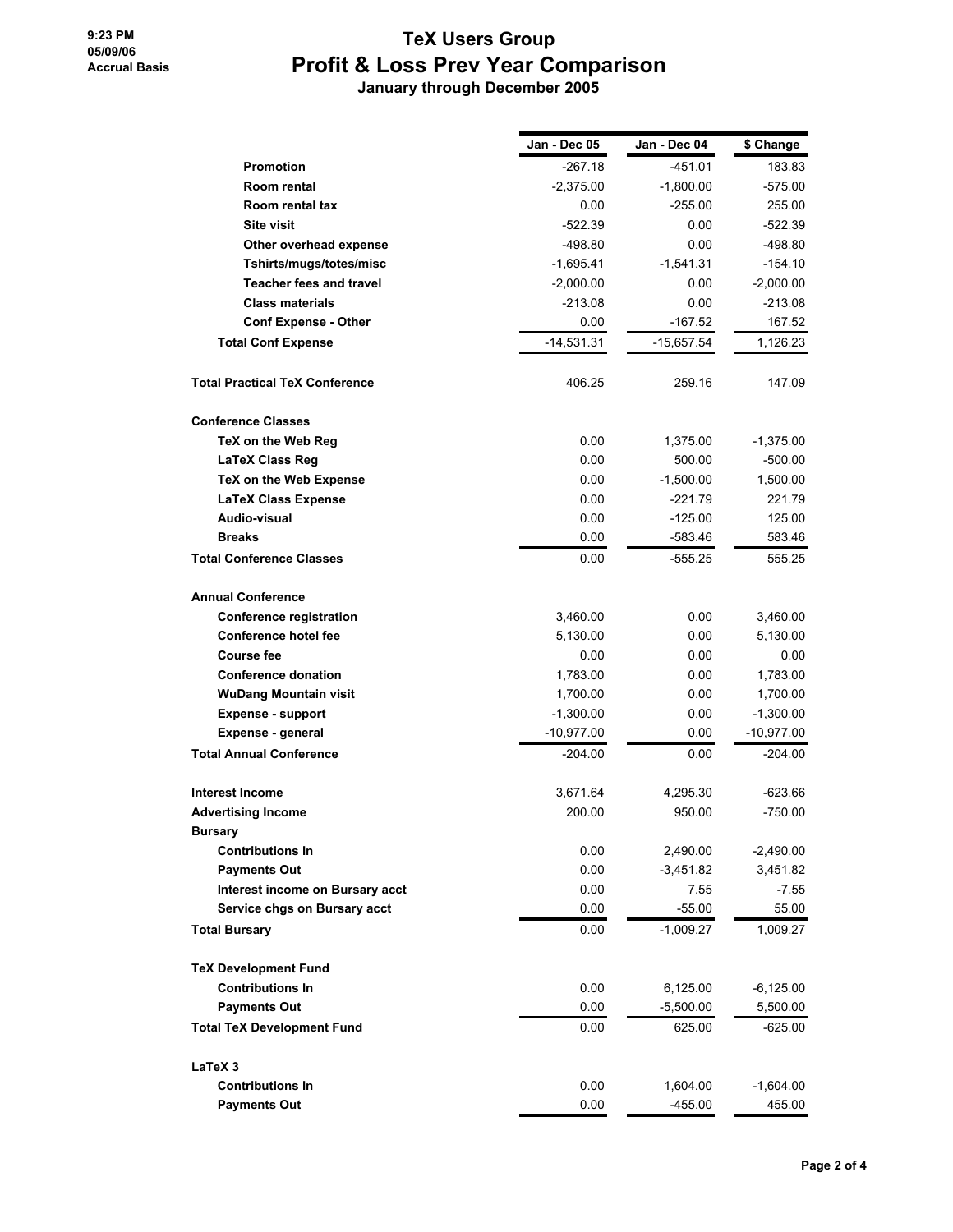**9:23 PM 05/09/06 Accrual Basis**

### **TeX Users Group Profit & Loss Prev Year Comparison January through December 2005**

**Jan - Dec 05 Jan - Dec 04 \$ Change Total LaTeX 3** 0.00 1,149.00 -1,149.00 **Total Income** 110,595.18 123,056.91 -12,461.73 **Cost of Goods Sold TUGboat Prod/Mailing** 18,625.83 26,242.49 -7,616.66 **Software Production/Mailing** 8,091.59 8,961.87 -870.28 **Postage/Delivery - Members** 4,873.95 5,111.37 -237.42 **Conf Expense, office + overhead** 2,082.10 1,114.69 967.41 **Copy/Printing for members** 300.28 389.35 -89.07 **Total COGS** 33,973.75 41,819.77 -7,846.02 **Gross Profit** 76,621.43 81,237.14 -4,615.71 **Expense Contributions made by TUG Apple Membership** 500.00 700.00 -200.00 **Bursary 1,500.00 2,000.00 2,000.00 500.00 EuroTeX** 2,000.00 0.00 2,000.00 **MiKTeX donation** 0.00 145.00 -145.00 **TeX Development Fund** 0.00 5,000.00 -5,000.00 **TUG/NTG/DANTE** 600.00 403.90 196.10 **Other donation** 350.00 200.00 150.00 **Total Contributions made by TUG** 4,950.00 8,448.90 -3,498.90 **Office Overhead Gifts** 37.56 **611 116.95** 37.56 **Corporation fees** 20.00 30.00 -10.00 **Credit card/Bank charges PayPal fees** 37.73 37.73 96.04 37.73 **Bank Service Charges 1988** 261.88 **Bankcard Merc Fees** 3,286.23 3,251.32 34.91 **Total Credit card/Bank charges** 4,050.38 3,715.86 334.52 **Equipment Computer** 238.53 **Total Equipment** 1,380.00 1,141.47 238.53 **Insurance Liability Insurance** 500.00 505.00 -5.00 **Workers Compensation 16.66 16.66 16.66 16.66 Total Insurance** 972.40 960.74 11.66 **License and Permits 60.00** 50.00 **10.00 Printing and Reproduction - Ofc** 0.00 60.00 60.00 60.00 60.00 **Postage and Delivery 177.54 135.38 42.16 Rent** 3,828.00 3,796.00 32.00 **Supplies Office** 382.22 369.15 13.07